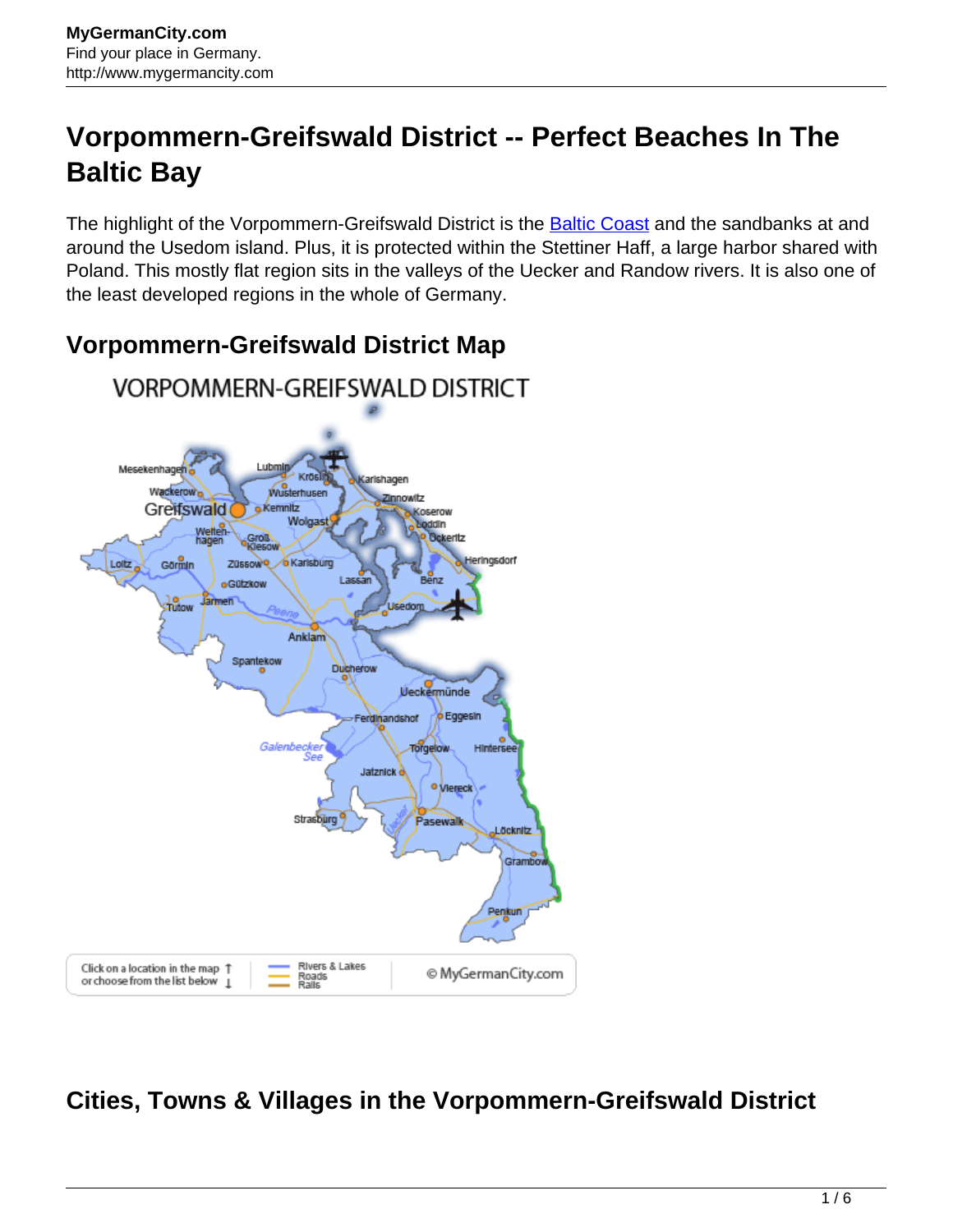### **MyGermanCity.com** Find your place in Germany. http://www.mygermancity.com

- Ahlbeck
- Altwarp
- Altwigshagen
- [Anklam](http://www.mygermancity.com/anklam)
- Bandelin
- Bargischow
- Behrenhoff
- Benz (Usedom)
- Bergholz (Pasewalk)
- Blankensee
- Blesewitz
- Blumenhagen
- Boldekow
- Boock
- Brietzig
- Brünzow
- Buddenhagen
- Bugewitz
- Buggenhagen
- Butzow (Anklam)
- Damerow
- Dargelin
- Dargen
- Dersekow
- Diedrichshagen
- Ducherow
- [Eggesin](http://www.mygermancity.com/eggesin)
- Fahrenwalde
- Ferdinandshof
- Garz (Usedom)
- Glasow
- Grambin
- Grambow (Pasewalk)
- [Greifswald](http://www.mygermancity.com/greifswald)
- Gribow
- Groß Kiesow
- Groß Luckow
- Groß Polzin
- Gützkow
- Hammer
- Hanshagen (Greifswald)
- Heinrichsruh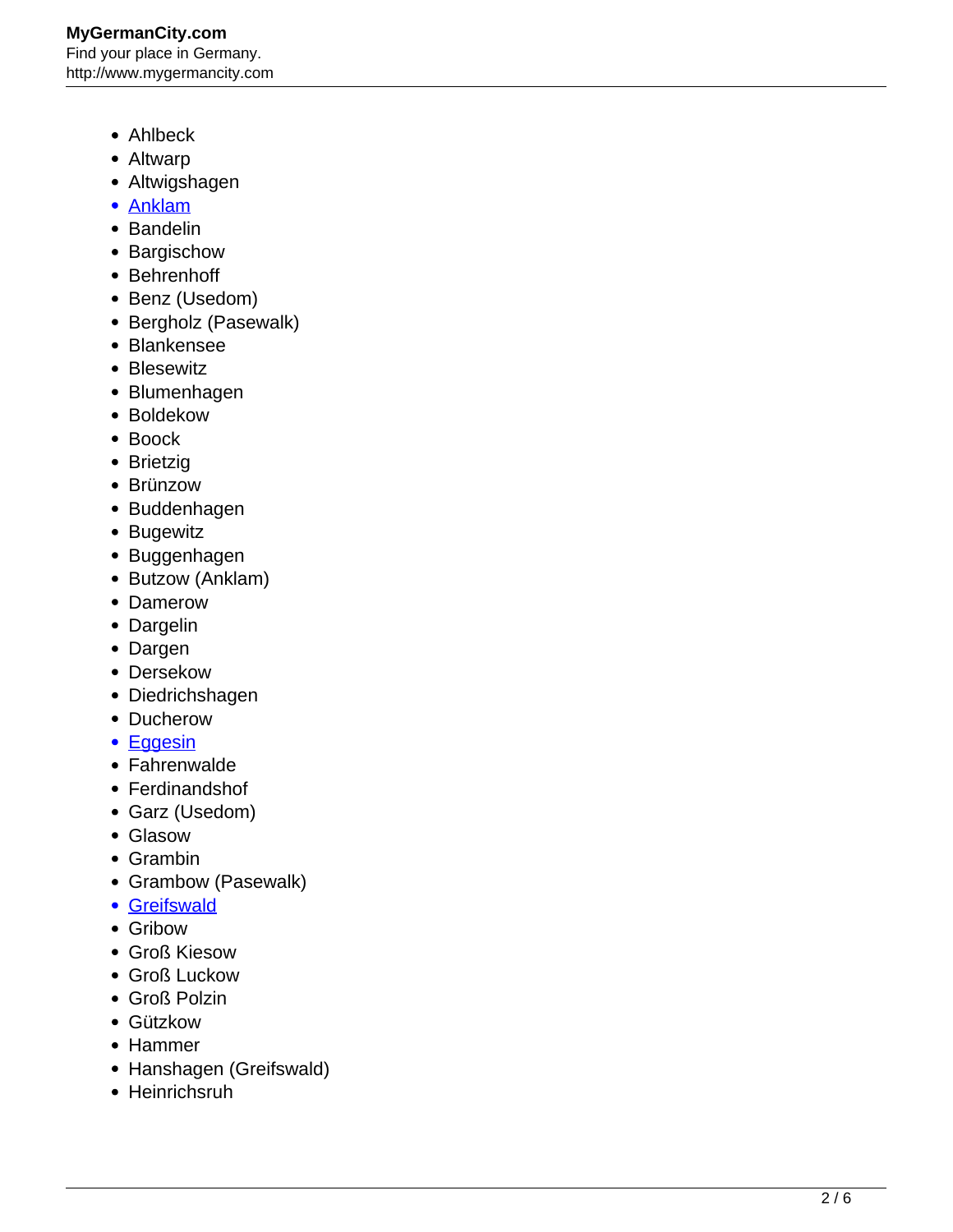#### **MyGermanCity.com** Find your place in Germany. http://www.mygermancity.com

- Heinrichswalde
- Hinrichshagen (Greifsw.)
- Hintersee
- Hohendorf
- Iven
- Jatznick
- Kamminke
- Karlsburg
- Karlshagen
- Katzow
- Kemnitz (Greifswald)
- Klein Bünzow
- Klein Luckow
- Koblentz
- Kölzin
- Korswandt
- Koserow
- Krackow
- Krien
- Kröslin
- Krugsdorf
- Krummin
- Krusenfelde
- Lassan
- Leopoldshagen
- Levenhagen
- Liepen
- Liepgarten
- Löcknitz
- Loddin
- Loissin
- Lubmin
- Luckow (Torgelow)
- Lübs (Torgelow)
- Lühmannsdorf
- Lütow
- Medow
- Meiersberg
- Mellenthin
- Mesekenhagen
- Mölschow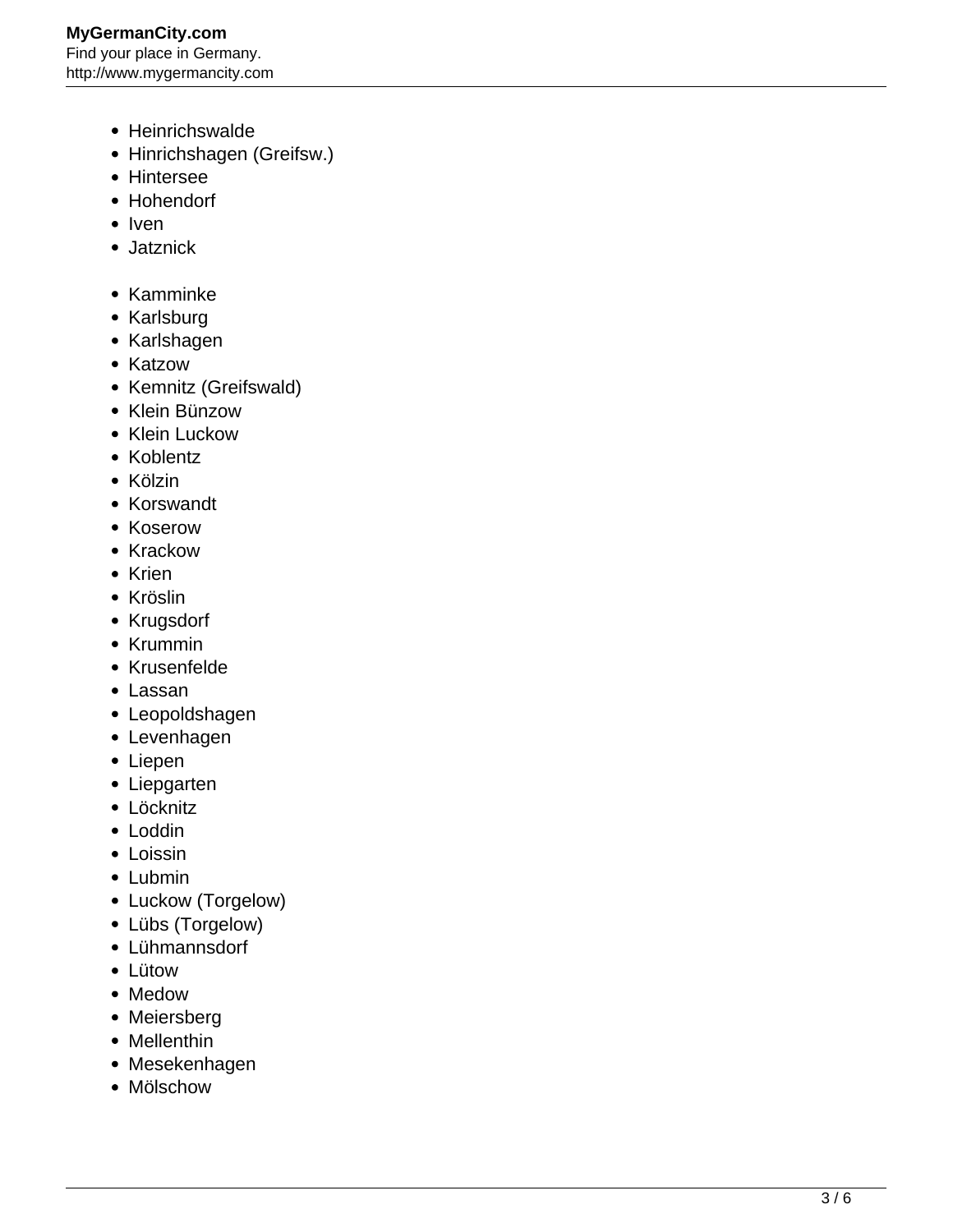- Mönkebude
- Murchin
- Nadrensee
- Neetzow
- Neu Boltenhagen
- Neu Kosenow
- Neuendorf A
- Neuendorf B
- Neuenkirchen (Anklam)
- Neuenkirchen (Greifsw.)
- Nieden
- [Ostseebad Heringsdorf](http://www.mygermancity.com/heringsdorf)
- Papendorf (Pasewalk)
- [Pasewalk](http://www.mygermancity.com/pasewalk)
- Peenemünde
- Penkun
- Plöwen
- Polzow
- Postlow
- Pudagla
- Putzar
- Ramin
- Rankwitz
- Rollwitz
- Rossin
- Rossow (Pasewalk)
- Rothemühl
- Rothenklempenow
- Rubenow
- Rubkow
- Sarnow
- Sauzin
- Schmatzin
- Schönwalde
- Spantekow
- Stolpe auf Usedom
- Stolpe (Anklam)
- [Strasburg \(Uckermark\)](http://www.mygermancity.com/strasburg-uckermark)
- Torgelow-Holländerei
- [Torgelow](http://www.mygermancity.com/torgelow)
- Trassenheide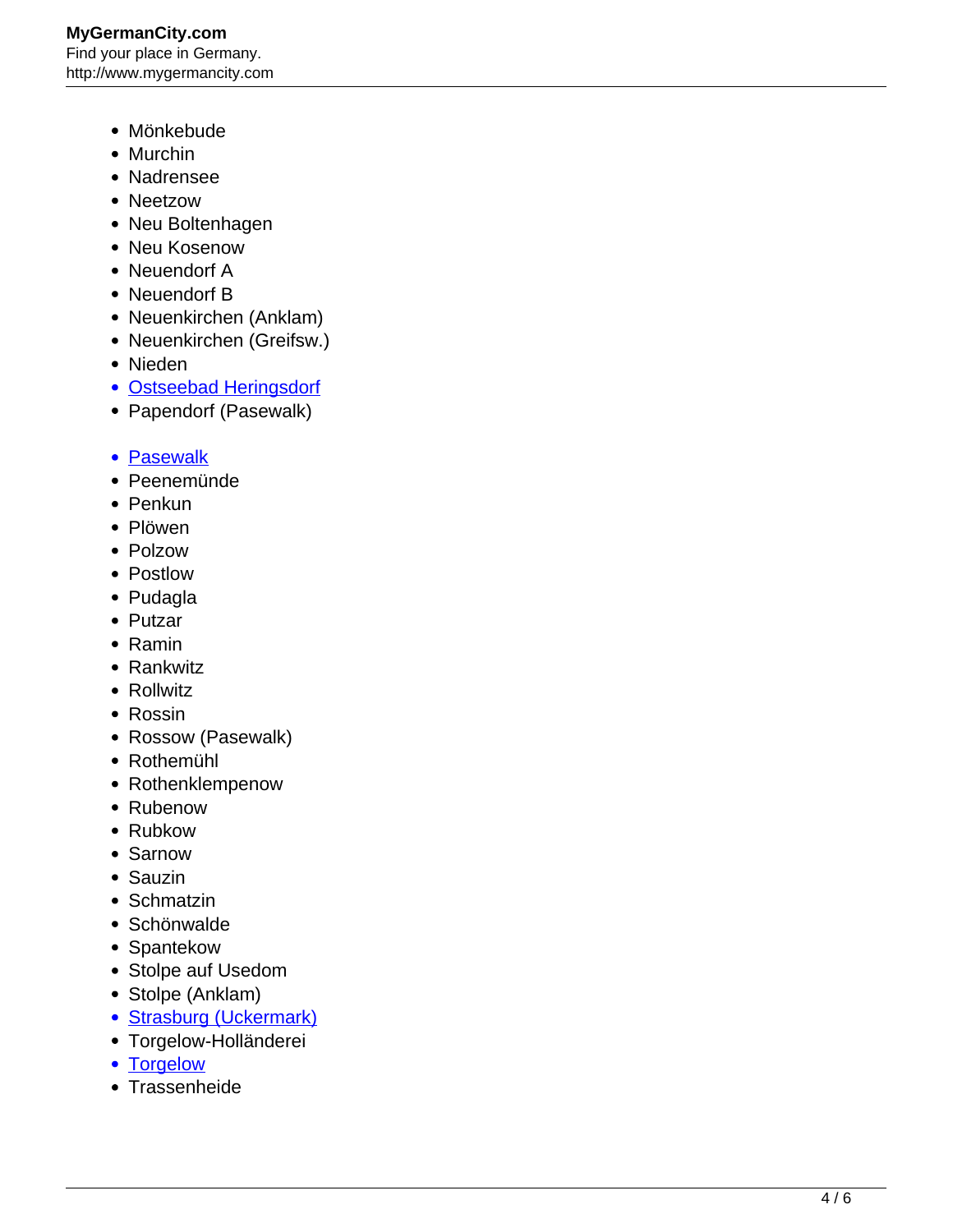- Ückeritz
- [Ueckermünde](http://www.mygermancity.com/ueckermuende)
- Usedom
- Viereck
- Vogelsang-Warsin
- Wackerow
- Weitenhagen (Greifsw.)
- Wilhelmsburg
- [Wolgast](http://www.mygermancity.com/wolgast)
- Wrangelsburg
- Wusterhusen
- Zemitz
- Zempin
- Zerrenthin
- Ziethen (Anklam)
- Zinnowitz
- Zirchow
- Züsedom
- Züssow
- 

The Vorpommern-Greifswald District is a great place for outdoor adventures, and is covered in lakes, forest and heath with some steppe flora unique to the area. It has a small area for wine production, too.

By the way, you can visit a Mushroom Museum here and walk to Poland across one of the pedestrian border crossings.

In the port town of *Ueckermünde*, you will find some great seafront architecture and plenty of comfortable double deckchairs on the sandy beaches. Add to this endless streets of half-timbered buildings and gabled merchants houses to wander through for good measure. It is also home to the last palace of the Dukes of Pomerania still to be found on German soil.

Its main island with many bays, lagoons and inlets is known as [Usedom](http://www.mygermancity.com/usedom) and is half-owned by Poland. It is the second largest island in Germany after its neighbor, Rügen.

It holds many of the regions seaside resorts including **[Heringsdorf](http://www.mygermancity.com/heringsdorf-airport)** which has the Heringsdorf [Airport \(HDF\),](http://www.mygermancity.com/heringsdorf-airport) a traditional pier, an observation tower, and many great houses and mansions on the waterfront.